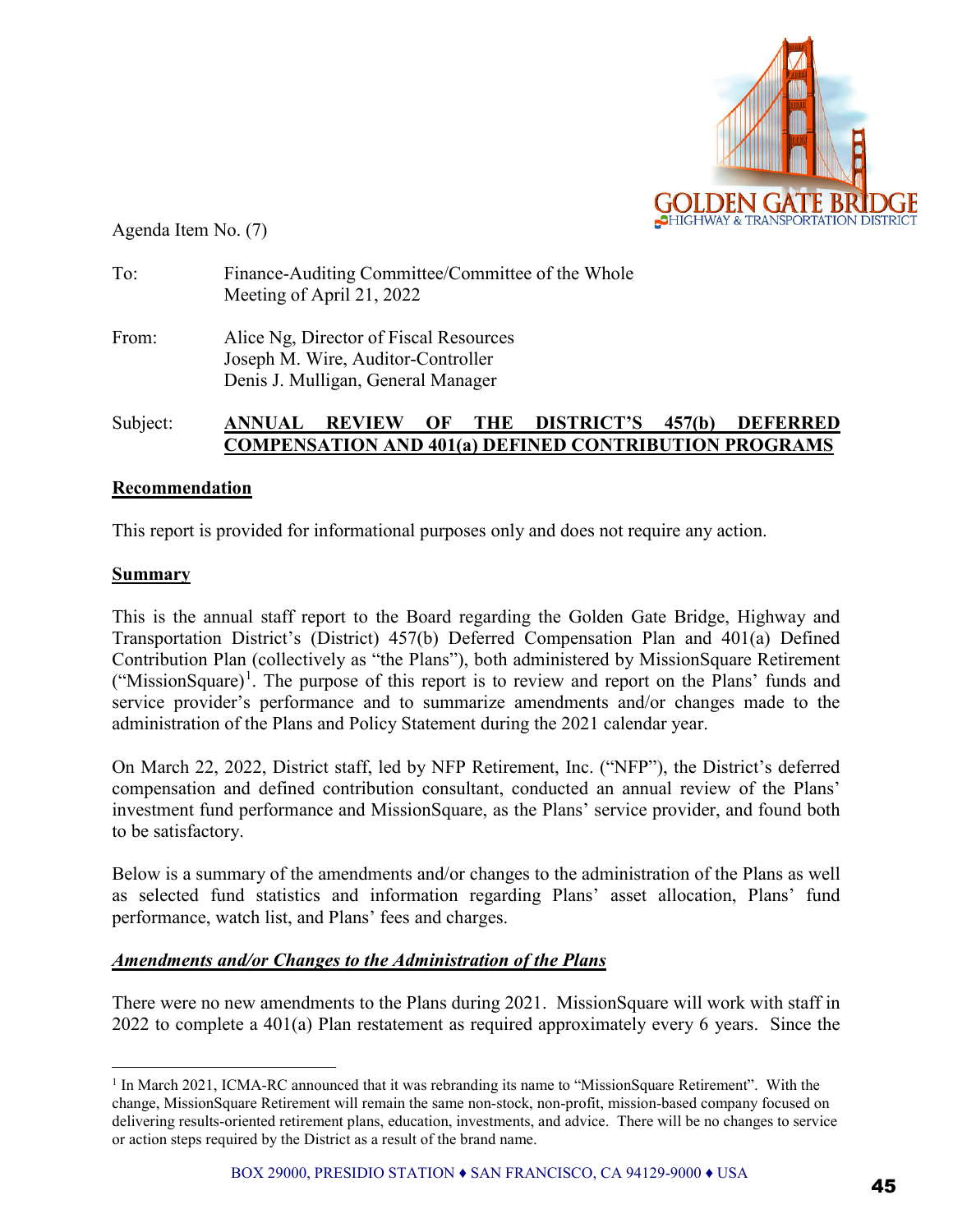rebranding of the MissionSquare's name (from ICMA-RC) during 2021, staff has not experienced any change in service quality as result of the brand change. Recently MissionSquare announced the upgrade of its plan and account access websites for all employers and participants, coming in 2022. In the following months, MissionSquare will inform the District and all participants through multiple communication channels about the new platform capabilities.

## *Investment Policy Review*

The Investment Policy Statement establishes the framework for investment asset class options, fund selection, and fund performance evaluation. The current Investment Policy is applicable to both the District's 457(b) and 401(a) plans as they both have the same investment line up. As of December 31, 2021, the Plans were in full compliance with the Investment Policy Statement.

| 457(b) Fund Statistics           |                   |    |             |
|----------------------------------|-------------------|----|-------------|
|                                  | 2021              |    | 2020        |
| Plan Assets at December 31:      | \$<br>124,820,297 | S  | 110,166,453 |
| Plan Participants:               | 931               |    | 974         |
| Active Plan Participants:        | 549               |    | 597         |
| Average balance/participant      | \$<br>134,071     | \$ | 113,107     |
| Contributions                    | \$<br>4,628,314   | \$ | 5,024,149   |
| Average contribution/participant | \$<br>8,430       | \$ | 8,416       |
| Rollouts/Lump Sum                | \$<br>1,877,641   | \$ | 542,833     |
| # of Rollouts                    | 20                |    | 5           |
| <b>Distributions</b>             | \$<br>3,579,917   | \$ | 4,080,592   |
| # of Distributions               | 758               |    | 783         |

## *457(b) Plan*

Total assets in the 457(b) Plan were \$124.8 million as of December 31, 2021, an increase of \$14.6 million (or 13%) from \$110.2 million as of December 31, 2020. Total 457(b) Plan participants (current employees and retirees) decreased from 974 at December 31, 2020, to 931, as the number of active Plan participants decreased from 597 to 549 during the same period. Contributions in 2021 were \$4.6 million as compared to \$5 million in 2020. The average contribution per active participant increased slightly to \$8,430 from \$8,416 in 2020. The average account balance increased to \$134,071 at December 31, 2021, from \$113,107 at December 31, 2020.

Assets rolling out of the Plans increased from \$542,833 in 2020 to \$1.9 million in 2021, while distributions decreased from \$4.1 million to \$3.6 million. Despite the \$1.9mm of assets rolling out during 2021, a retention rate of 98.4% is still considered excellent and is one of the highest amongst MissionSquare's clients.

During 2021, despite COVID-19, MissionSquare Retirement Plan Specialist, Kim Hammond, and MissionSquare's Financial Planning Manager, Bill Eagan, continued to meet with participants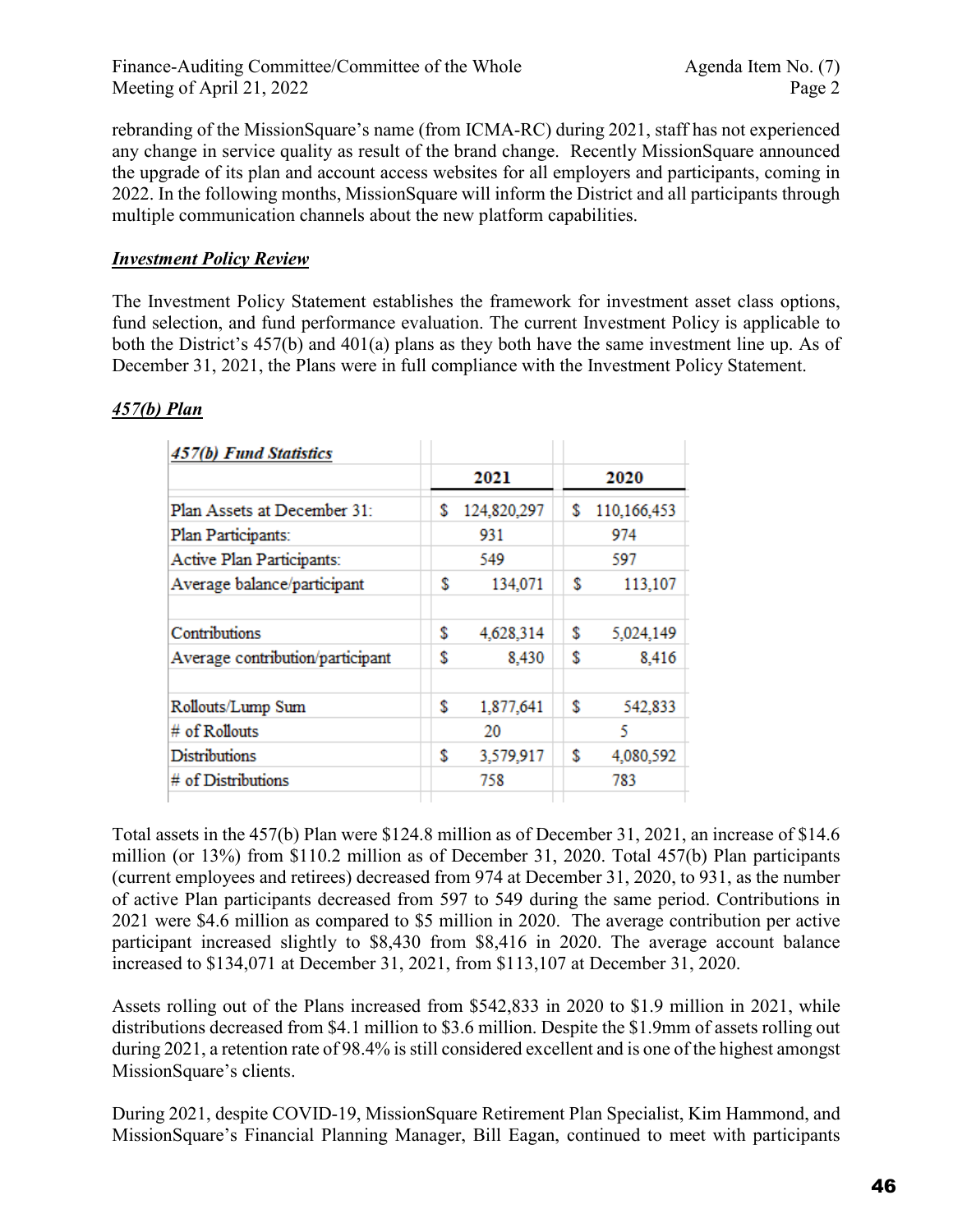(current employees and retirees) through virtual appointments, resulting in 164 one-on-one consultations during 2021 (and 229 in 2020). As part of ongoing education and communication with District employees, MissionSquare conducted various seminars and webinars covering a variety of topics of interest to retirees and near retirees.

## *401(a) Plan*

| 401(a) Fund Statistics        |          |         |    |         |  |
|-------------------------------|----------|---------|----|---------|--|
|                               |          | 2021    |    | 2020    |  |
| Plan Assets at December 31:   | \$       | 908,270 | S  | 705,658 |  |
| Plan Participants:            | 31<br>27 |         |    |         |  |
| Active Plan Participants:     |          | 24      | 21 |         |  |
|                               |          |         |    |         |  |
| <b>Employer Contributions</b> | \$       | 42,247  | S  | 45,792  |  |
| <b>Employee Contributions</b> | S        | 32,209  | \$ | 35,792  |  |
| <b>Total Contributions</b>    | S        | 74,456  | S  | 81,584  |  |

The assets in the 401(a) Plan are administered by MissionSquare in the same manner as the 457(b) Plan. Both Plans also share the same investment line up. The total assets in the 401(a) Plan were \$908,270 as of December 31, 2021, an increase of \$202,613 (or 29%) from \$705,658 as of December 31, 2020.

There are three employee eligibility groups in the 401(a) Plan:

- (1) **"SERP" Group** In December 2012, the Board authorized the adoption of the MissionSquare 401(a) Defined Contribution Plan and the termination of the District's defined benefit Supplemental Retirement Plan ("SERP"). SERP assets of the four participants were then rolled into newly established participants' accounts in the 401(a) Plan. As of December 31, 2021, there are two active participants in the SERP eligibility group. In accordance with the SERP Group participants' employee contracts, the District contributed \$10,000 in 2021 and 2020. Employees in the SERP Group may not voluntarily contribute into the 401(a) Plan.
- (2) **"PEPRA" Group** With Board approval in 2015, this eligibility group was established for non-represented employees who are considered "new members" (hired on or after January 1, 2013, without reciprocity) under the California Public Employees' Pension Act of 2013 ("PEPRA"), who are in the District's sponsored CalPERS  $2\%$   $\omega$  62 Plan. The District's employer contributions for the PEPRA eligibility group is a 100% employee match. Once the eligibility requirement is fulfilled, the PEPRA employee is required to contribute the CalPERS' 2% @ 62 Plan's employee contribution rate (stipulated by CalPERS as 50% of normal cost, or 7%) on his/her PERSable wages that exceed the wage limit set by PEPRA for the applicable calendar year (i.e., \$126,291 for 2020; \$128,059 for 2021). In 2021, there were 17 employees (compared to 16 in 2020) who earned wages that exceeded the wage limit set by PEPRA. Total employee contributions for the PEPRA Group from these 17 employees totaled \$25,098 in 2021 (compared to \$27,394, in 2020), that the District matched 100%. Note that the PEPRA wage limit has increased to \$134,974 for 2022.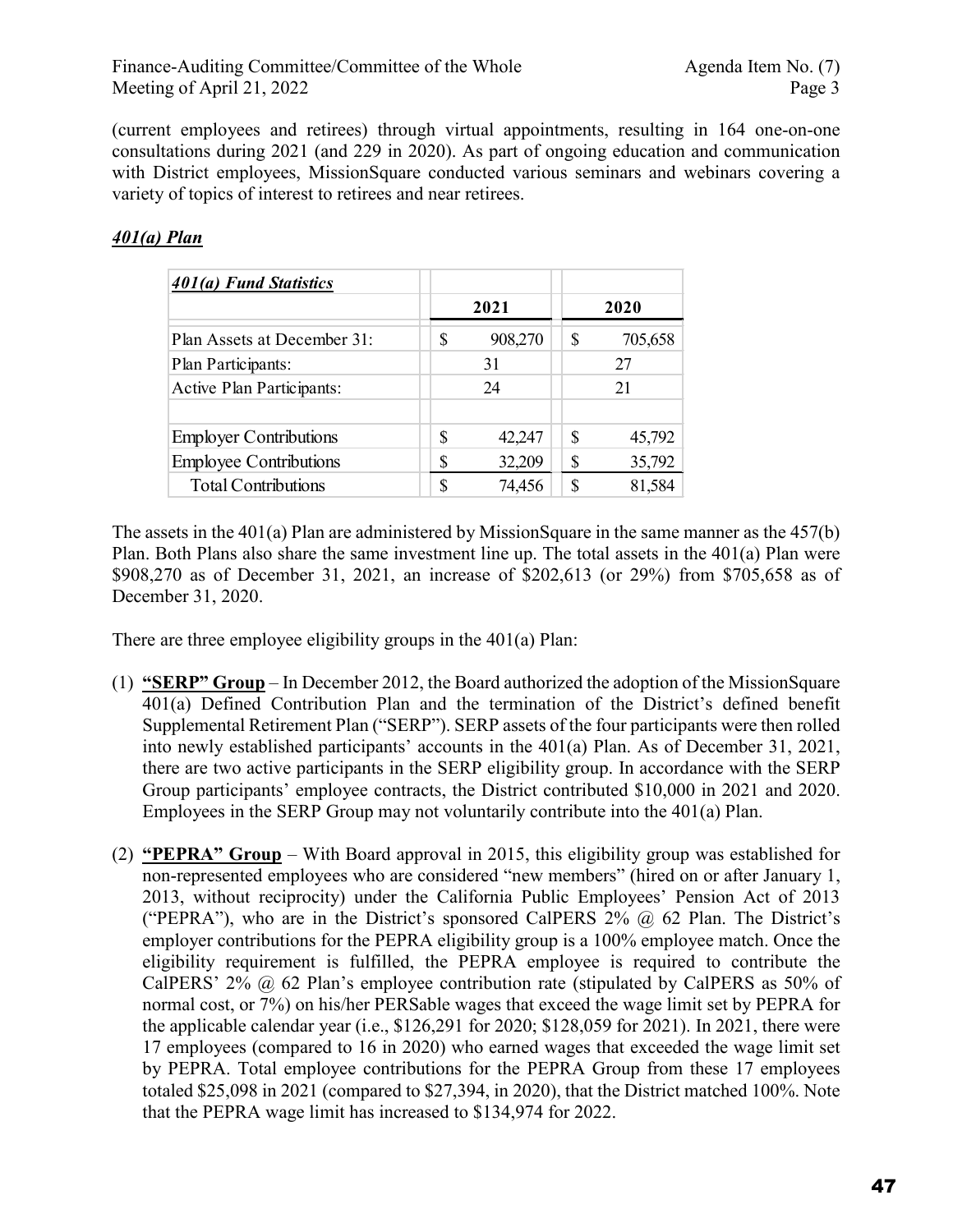Finance-Auditing Committee/Committee of the Whole Agenda Item No. (7) Meeting of April 21, 2022 Page 4

(3) **"2% @ 60" Group** – In August 2016, the Board authorized adding a new eligibility group for non-represented Classic  $2\%$  ( $\ddot{\omega}$  60 employees to supplement the difference in pension benefits between the two classic CalPERS plans (2%  $\omega$ ) 60 vs. 2.5%  $\omega$ , 55). A 2%  $\omega$ , 60 employee contributes the difference between the CalPERS' 2.5%  $\omega$  55 Plan's employee contribution rate (currently at 8% as stipulated by CalPERS) on his/her PERSable wages, and the CalPERS'  $2\%$   $\omega$  60 Plan's employee contribution rate (currently at 7% as stipulated by CalPERS). The District matches the  $2\%$  @ 60 employee's contribution. Six employees in 2021 and six employees in 2020, were eligible for this eligibility group. Total employee contributions for the  $2\%$   $\omega$  60 Group totaled \$7,149 in 2021 (compared to \$8,398 in 2020), which the District matched 100%.

## *Plan Asset Allocation*

Asset allocation of the combined assets of both Plans at December 31, 2021, and 2020, is summarized in the table below. The largest two asset allocations at December 31, 2021, remain in U.S. Stock Funds at \$57.9 million (46.1%) of assets and in stable value/fixed interest income at \$25.9 million (20.6%) of assets.

|                                     |   | <b>At December 31, 2021</b> |               |              | At December 31, 2020  |               |  |  |
|-------------------------------------|---|-----------------------------|---------------|--------------|-----------------------|---------------|--|--|
|                                     |   | <b>COMBINED PLANS</b>       |               |              | <b>COMBINED PLANS</b> |               |  |  |
|                                     |   | Plan                        | $\frac{0}{6}$ | Plan         |                       | $\frac{0}{6}$ |  |  |
|                                     |   | Assets                      | of Assets     |              | Assets                | of Assets     |  |  |
| Stable Value/Money Market Funds/CDs | s | 25,927,872                  | 20.6%         | s            | 28,827,955            | 26.0%         |  |  |
| <b>Bond Funds</b>                   | s | 11,490,511                  | 9.1%          | s            | 6,393,768             | 5.8%          |  |  |
| Balanced/Asset Allocation Funds     | s | 17,584,989                  | 14.0%         | s            | 15,189,112            | 13.7%         |  |  |
| <b>U.S. Stock Funds</b>             | s | 57,913,868                  | 46.1%         | \$           | 48,146,393            | 43.4%         |  |  |
| <b>International Stock Funds</b>    | s | 12,403,077                  | 9.9%          | s            | 11,881,307            | 10.7%         |  |  |
| <b>Self Directed Brokerage</b>      | s | 408.251                     | 0.3%          | s<br>433,575 |                       | 0.4%          |  |  |
| <b>Total</b>                        | s | 125,728,568                 | 100.0%        | s            | 110,872,110           | 100.0%        |  |  |

## *Plan Fund Performance*

The individual fund performance for all the funds in the Plans is detailed in Exhibit A. Results utilizing NFP's Scorecard Methodology, as per the Plans' Investment Policy, showed many funds received good and acceptable scores (7-10). Three funds with scores of 6 are on the Watch List and are discussed in the section below. All other funds not on the Watch List were reviewed and met qualitative reviews and/or scoring of acceptable to good.

## *Watch List and Lineup Changes*

The Watch List, below, contains funds that did not meet the criteria standards as outlined in the Investment Policy, such as scoring 6 or below in the Scorecard Point System. NFP will continue to monitor these three funds in the upcoming quarters and advise staff of any future recommended actions.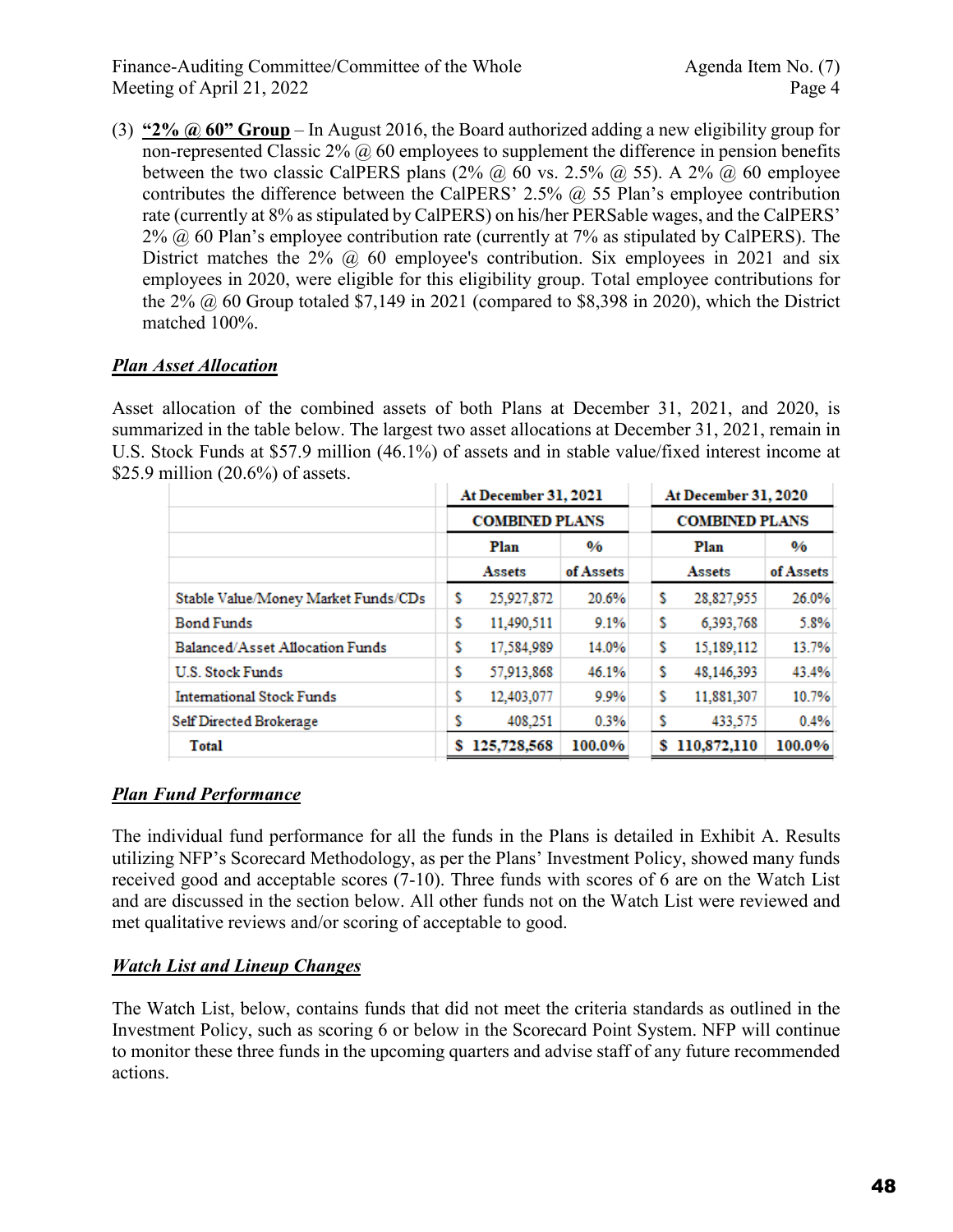| <b>Watchlist</b> | <b>Asset Class</b> | <b>Fund</b>                            | <b>Score</b> |
|------------------|--------------------|----------------------------------------|--------------|
|                  | <b>LCG</b>         | Large Cap Growth I1 (ClearBridge LCG)  |              |
|                  | <b>SCV</b>         | Small Cap Value I1 (Columbia SCV)      |              |
|                  | GE                 | American Funds Capital World Gr&Inc R6 |              |

There is only one lineup change recommended by NFP and that is to add a 2065 target date series to the TIAA-CREF Target Date Funds. It is anticipated that this fund will be added by June/July 2022.

| <b>Add</b> | <b>Asset Class</b>     | <b>Fund</b>                          | <b>Score</b> |
|------------|------------------------|--------------------------------------|--------------|
|            | Group<br><b>Series</b> | TIAA-CREF Lifecycle Index 2065 Instl |              |

## *Fees and charges*

The Plans' expenses (both investment manager fund fees and Plan administration expenses) are paid by the participants. The District pays no fees to MissionSquare. The Participants continue to enjoy high performing funds with the lowest-cost share classes or indexes available to the Plans. A summary of total Plan fees and charges is summarized below:

|                                   |    | 2021            |         |    | 2020    |         |
|-----------------------------------|----|-----------------|---------|----|---------|---------|
| <b>Investment Managers</b>        | S  | 301,142 0.3182% |         | S  | 274,095 | 0.3153% |
| MissionSquare Record Keeping      | S  | 47,736          | 0.0400% | S  | 39,419  | 0.0400% |
| District Administrative Allowance | S  | 32,819          | 0.0275% | S  | 27,100  | 0.0275% |
|                                   | S  | 381,698         | 0.3857% | S  | 340,614 | 0.3828% |
| Optional Service Fees (a)         | S  | 76,394          |         |    | 46,239  |         |
|                                   | S  | 458,092         |         | S  | 386,853 |         |
| (a) Optional Service Fees         |    |                 |         |    |         |         |
| Managed Fee                       | \$ | 76,159          |         | \$ | 45,929  |         |
| Self Directed Brokerage           | \$ | 50              |         | \$ | 50      |         |
| Overnight Delivery                | \$ | 185             |         | \$ | 260     |         |
|                                   | \$ | 76.394          |         | \$ | 46.239  |         |

Investment manager fees vary by participant fund selection ranging from 4 basis points for index funds to 80 basis points for actively managed funds (.04% - 0.80%). The investment manager fee for the Plans averaged 31.8 basis points (0.318%) or \$301,142 for 2021, and 31.5 basis points (0.315%) or \$274,095 for 2020. As negotiated in 2019, the MissionSquare's record keeping fee is 4 basis points (0.04%), totaling \$47,736 in 2021 and \$39,419 in 2020. In addition, MissionSquare collects 2.75 basis points (0.0275%), on behalf of the District, as an annual allowance for the District to pay for certain administrative and education costs to monitor the Plan. The District uses these funds to pay for the NFP consulting contract (annual investment review and Plan Provider RFP/renegotiation process), legal fees, and other education courses (i.e., NAGDCA) for District staff relating to the Plans. The District received \$32,819 as its annual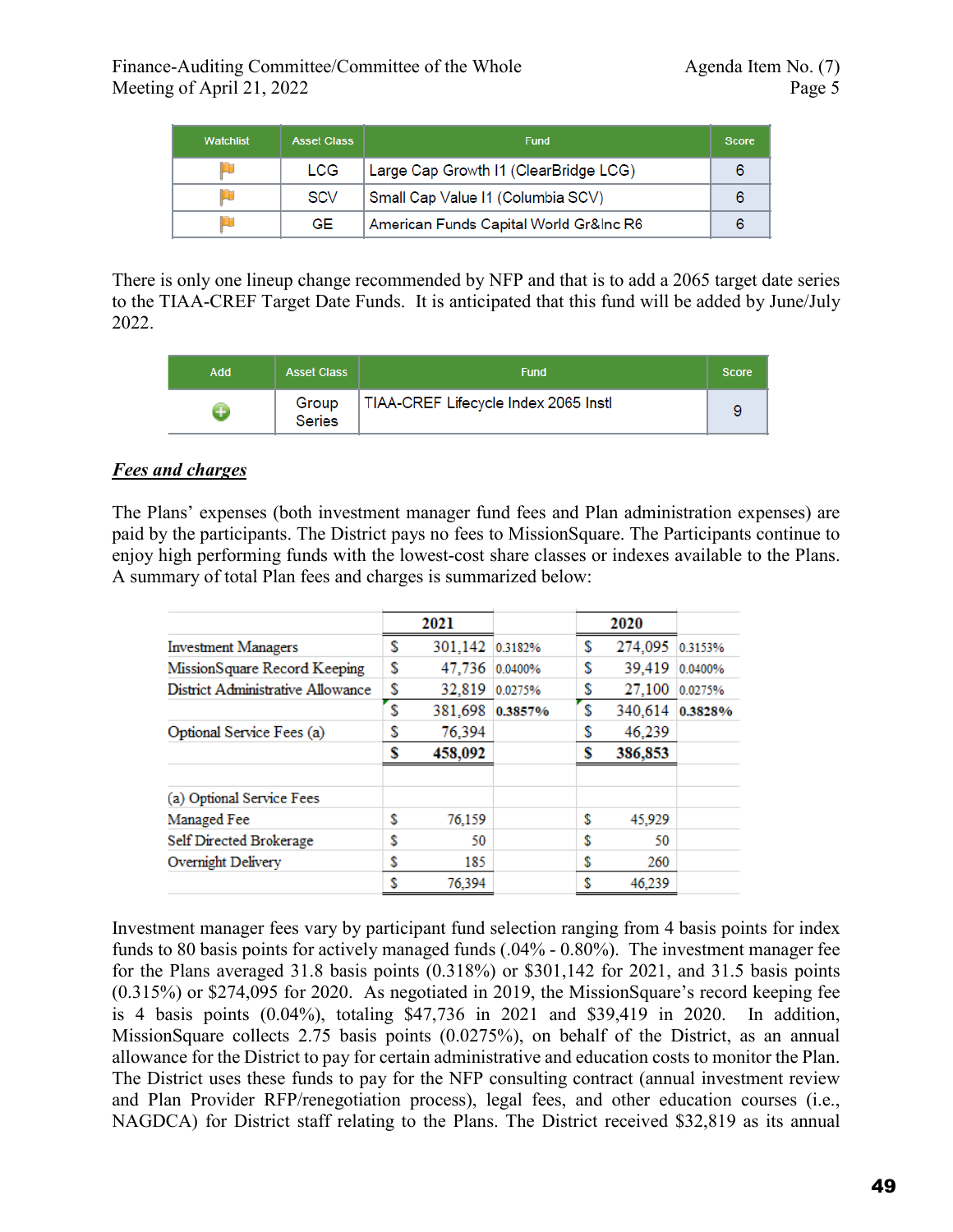administrative allowance for 2021, and \$27,100 for 2020. Staff periodically reviews the accumulated balance in the administrative allowance account and if expenses are lower than what is needed, the District rebates the amount not needed back to its participants. At March 22, 2022, the administrative allowance account is \$55,914.

## **Fiscal Impact**

There is no fiscal impact associated with this informational report.

Attachment: Exhibit A. Fund Performance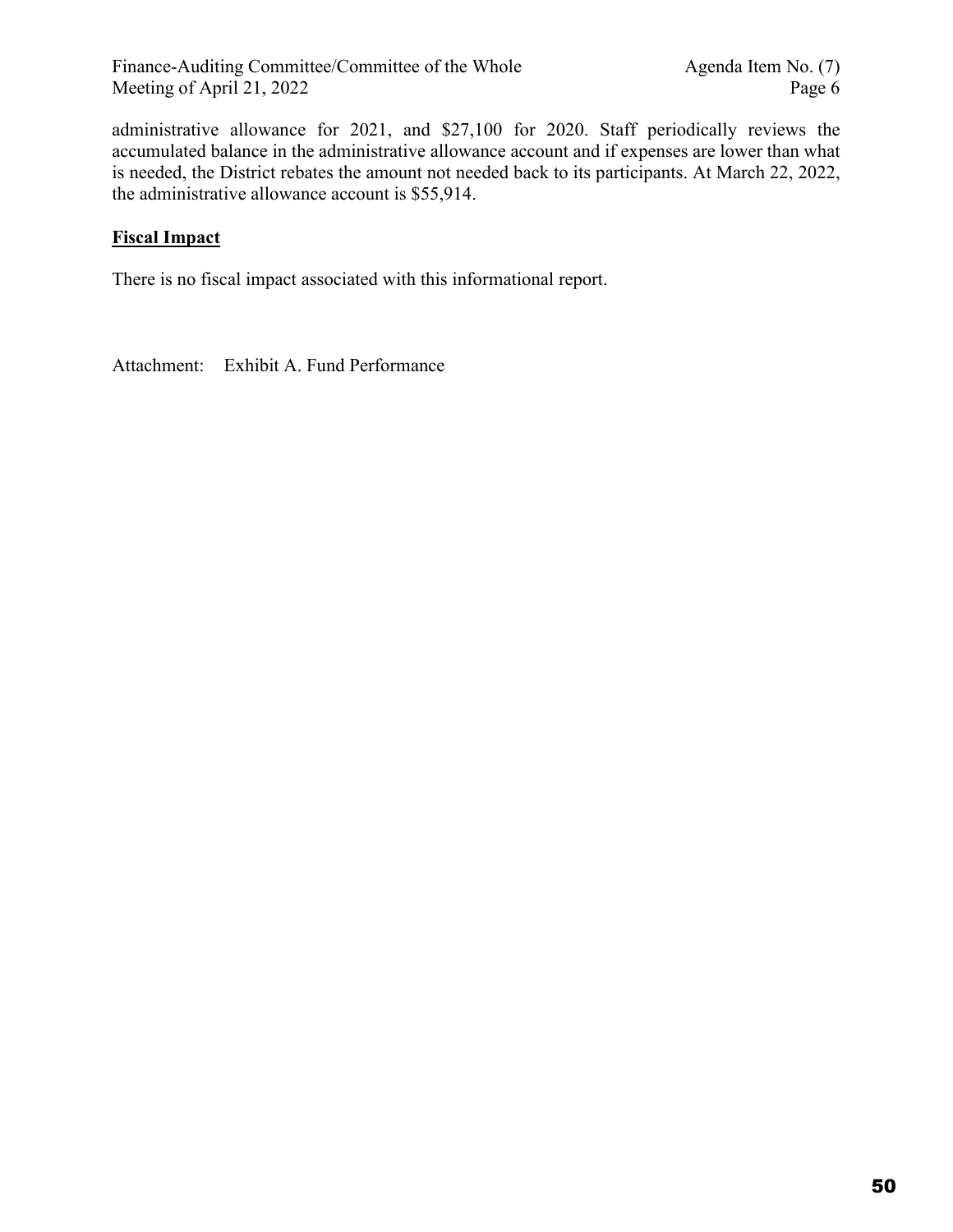

# **Fund Performance** GOLDEN GATE BRIDGE HWY AND TRN Quarterly Report as of 12/31/2021

Fund past performance, as shown, is no guarantee of how the Fund will perform in the future. The performance shown has been annualized for periods greater than one year. Investment returns and principal value will fluctuate, so that an investor's shares, when redeemed, may be worth more or less than their original cost. For current performance, participants or plan sponsors in a MissionSquare Retirement administered account can log in at www.icmarc.org, or institutions can go to www.vantagepointfunds.org.

| <b>Stable Value/Cash Management</b>                               | <b>Prior QTR</b> |       |       |       |       |       |              |                  | Gross          | <b>Net</b>     |
|-------------------------------------------------------------------|------------------|-------|-------|-------|-------|-------|--------------|------------------|----------------|----------------|
|                                                                   | Ended            |       |       |       |       | 10    | <b>Since</b> | <b>Inception</b> | <b>Expense</b> | <b>Expense</b> |
| <b>Fund Name</b>                                                  | 12/31/2021       | YTD   | Year  | Year  | Year  | Year  | l Inception  | <b>Date</b>      | <b>Ratio</b>   | <b>Ratio</b>   |
| $\frac{1}{2}$ Mission Square PLUS R10 <sup>A, B, C, D, E, F</sup> | 0.46%            | .89%  | .89%  | 2.19% | 2.19% | 2.20% |              | Oct 2013         | 0.53%          | 0.53%          |
| Fidelity Govt Money Mkt <sup>G, H, I</sup>                        | 0.00%            | 0.01% | 0.01% | 0.70% | 0.82% | 0.42% | 2.58%        | Feb 1990         | 0.42%          | 0.42%          |

| <b>Bond</b>                                       | <b>Prior QTR</b><br><b>Ended</b> |         |           |       |        | 10       | <b>Since</b> | <b>Inception</b> | <b>Gross</b><br><b>Expense</b> | <b>Net</b><br><b>Expense</b> |
|---------------------------------------------------|----------------------------------|---------|-----------|-------|--------|----------|--------------|------------------|--------------------------------|------------------------------|
| <b>Fund Name</b>                                  | 12/31/2021                       | YTD     | Year      | Year  | Year   | Year     | Inception    | <b>Date</b>      | <b>Ratio</b>                   | <b>Ratio</b>                 |
| ˈ Vngrd Ttl Bd Mkt Idx Adm <sup>G, I, II, J</sup> | $(0.09\%)$                       | $.67\%$ | $1.67\%)$ | 4.82% | 3.58%  | $2.86\%$ | 4.08%        | Nov 2001         | 0.05%                          | 0.05%                        |
| flexPATH Core Bond I1 <sup>6</sup>                | $0.15\%$                         | 0.19%   | 0.19%     | 5.50% | $\sim$ |          | 3.99%        | Jan 2018         | 0.21%                          | 0.21%                        |
| PIMCO Real Return Instl <sup>G, I, II, J</sup>    | 2.14%                            | 5.67%   | 5.67%     | 8.73% | 5.54%  | 3.23%    | 5.91%        | Jan 1997         | 0.47%                          | 0.47%                        |

| <b>Balanced/Asset Allocation</b>                                                            | <b>Prior QTR</b><br><b>Ended</b> |        |        |        |        | 10     | <b>Since</b>     | Inception   | <b>Gross</b><br><b>Expense</b> | <b>Net</b><br><b>Expense</b> |
|---------------------------------------------------------------------------------------------|----------------------------------|--------|--------|--------|--------|--------|------------------|-------------|--------------------------------|------------------------------|
| <b>Fund Name</b>                                                                            | 12/31/2021                       | YTD    | Year   | Year   | Year   | Year   | <b>Inception</b> | <b>Date</b> | Ratio                          | <b>Ratio</b>                 |
| $^\mathsf{I}$ TIAA-CREF Life ldx Ret In $^\mathsf{G, I, II, III, K}$                        | 2.67%                            | 7.14%  | 7.14%  | 11.47% | 8.30%  | 7.08%  | 7.13%            | Sep 2009    | 0.22%                          | 0.10%                        |
| TIAA-CREF Life Index $2015^{G, 1, 11, 111, K}$                                              | 2.93%                            | 7.85%  | 7.85%  | 12.32% | 8.99%  | 8.10%  | $7.98\%$         | Sep 2009    | 0.20%                          | 0.10%                        |
| TIAA-CREF Life Index 2025 <sup>G, I, II, <math>\overline{1\text{II}, \text{K}}</math></sup> | 3.72%                            | 10.14% | 10.14% | 14.51% | 10.61% | 9.73%  | 9.29%            | Sep 2009    | 0.19%                          | 0.10%                        |
| TIAA-CREF Life Index 2035 <sup>G, I, II, III, K</sup>                                       | 4.74%                            | 13.21% | 13.21% | 17.18% | 12.49% | 11.45% | 10.68%           | Sep 2009    | 0.18%                          | 0.10%                        |
| TIAA-CREF Life Index 2045 <sup>G, I, II, III, K</sup>                                       | 5.82%                            | 16.65% | 16.65% | 19.76% | 14.14% | 12.53% | 11.53%           | Sep 2009    | 0.17%                          | 0.10%                        |
| TIAA-CREF Life Index $2055^{G, 1, 11, \overline{111, K}}$                                   | 6.07%                            | 17.39% | 17.39% | 20.25% | 14.47% | 12.73% | 10.84%           | Apr 2011    | 0.18%                          | 0.10%                        |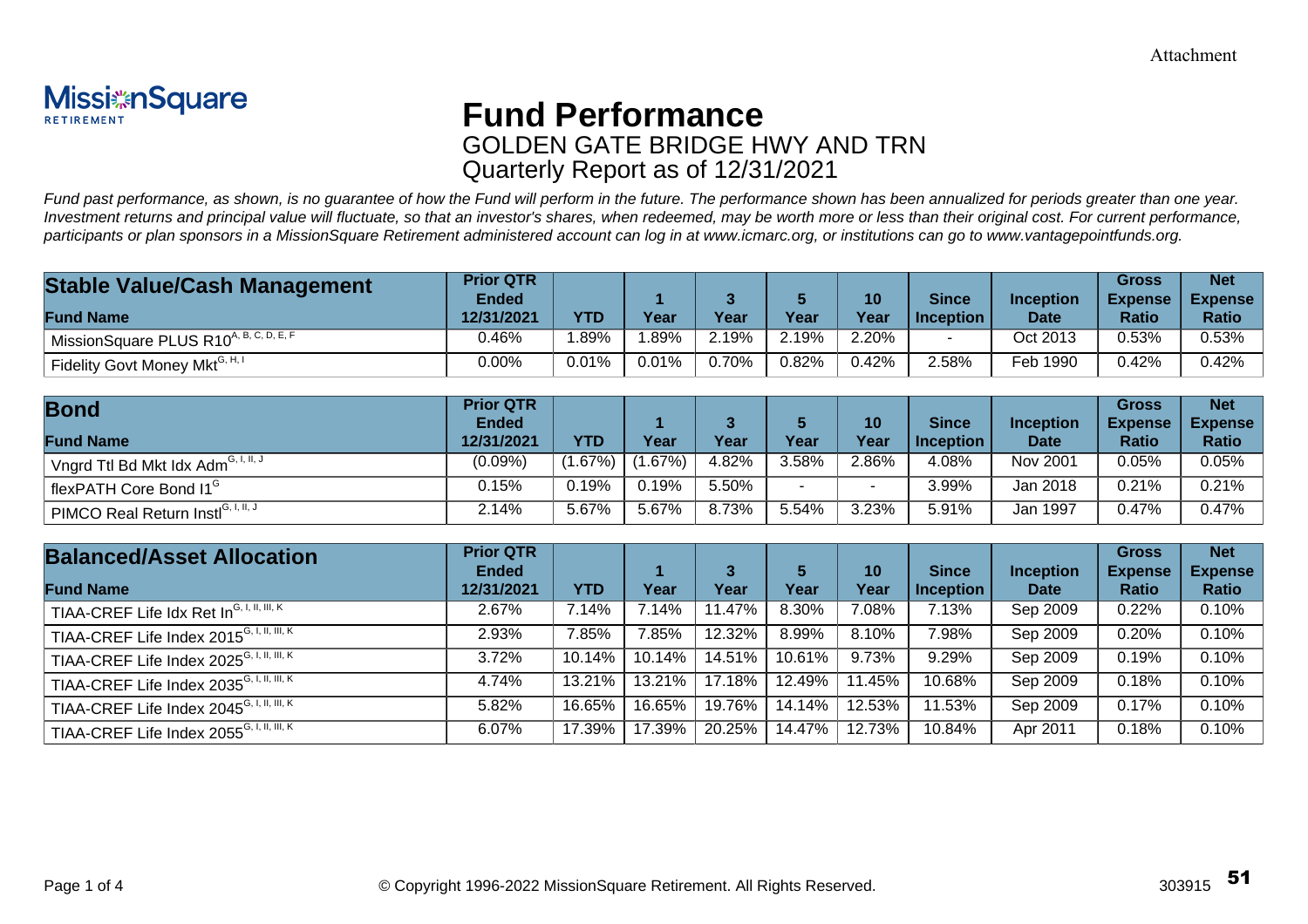| <b>U.S. Stock</b>                                   | <b>Prior QTR</b> |            |        |                |        |        |                  |                  | <b>Gross</b>   | <b>Net</b>     |
|-----------------------------------------------------|------------------|------------|--------|----------------|--------|--------|------------------|------------------|----------------|----------------|
|                                                     | <b>Ended</b>     |            |        | 3              | 5      | 10     | <b>Since</b>     | <b>Inception</b> | <b>Expense</b> | <b>Expense</b> |
| <b>Fund Name</b>                                    | 12/31/2021       | <b>YTD</b> | Year   | Year           | Year   | Year   | <b>Inception</b> | Date             | Ratio          | Ratio          |
| Wilmington Tr Large Val <sup>G</sup>                | 7.23%            | 27.29%     | 27.29% | 21.00%         | ٠      |        | 16.48%           | Dec 2018         | 0.29%          | 0.29%          |
| Vngrd Dividend Growth Inv <sup>G, I, II</sup>       | 11.57%           | 24.84%     | 24.84% | 22.36%         | 16.97% | 14.65% | 9.57%            | May 1992         | 0.26%          | 0.26%          |
| Vngrd Institutional Idx <sup>G, I, II</sup>         | 11.02%           | 28.67%     | 28.67% | 26.05%         | 18.44% | 16.52% | 10.88%           | <b>Jul 1990</b>  | 0.035%         | 0.035%         |
| Vngrd Total Stk Mkt Index <sup>G, I, II</sup>       | 9.16%            | 25.71%     | 25.71% | 25.77%         | 17.98% | 16.29% | 8.61%            | Nov 2000         | 0.04%          | 0.04%          |
| Large Cap Growth <sup>G</sup>                       | 9.02%            | 22.34%     | 22.34% | 28.64%         | $\sim$ |        | 20.87%           | Aug 2018         | 0.29%          | 0.29%          |
| Vngrd Mid-Cap Idx Admiral <sup>G, I, II, L</sup>    | 7.97%            | 24.51%     | 24.51% | 24.48%         | 15.86% | 15.12% | 11.19%           | Nov 2001         | 0.05%          | 0.05%          |
| Vgrd Extended Mkt Idx Adm <sup>G, I, II, L, M</sup> | 0.70%            | 12.45%     | 12.45% | 23.93%         | 15.30% | 14.97% | 9.44%            | <b>Nov 2000</b>  | 0.06%          | 0.06%          |
| JPM Small Cap Equity R5 <sup>G, I, II, III, N</sup> | 5.76%            | 16.22%     | 16.22% | 21.09%         | 13.39% | 14.67% | 11.59%           | May 2006         | 0.85%          | 0.80%          |
| Vngrd Small-Cap Index Adm <sup>G, I, II, N</sup>    | 3.87%            | 17.73%     | 17.73% | 21.33%         | 13.49% | 14.16% | 10.05%           | <b>Nov 2000</b>  | 0.05%          | 0.05%          |
| Wilmington Tr Small Val <sup>G</sup>                | 7.73%            | 34.54%     | 34.54% | $\blacksquare$ | ٠      |        | 18.74%           | Aug 2019         | 0.40%          | 0.40%          |

| <b>International/Global Stock</b>                           | <b>Prior QTR</b><br>Ended |            |         |        |        | 10      | <b>Since</b>     | <b>Inception</b> | <b>Gross</b><br><b>Expense</b> | <b>Net</b><br><b>Expense</b> |
|-------------------------------------------------------------|---------------------------|------------|---------|--------|--------|---------|------------------|------------------|--------------------------------|------------------------------|
| <b>Fund Name</b>                                            | 12/31/2021                | <b>YTD</b> | Year    | Year   | Year   | Year    | <b>Inception</b> | <b>Date</b>      | <b>Ratio</b>                   | <b>Ratio</b>                 |
| Am Funds Cap World G&I <sup>G, I, II, O</sup>               | 6.48%                     | 15.15%     | 15.15%  | 18.79% | 13.55% | $.96\%$ | .93%             | May 2009         | 0.42%                          | 0.42%                        |
| <sup>'</sup> Vngrd Developed Mkt Idx <sup>G, I, II, O</sup> | 2.99%                     | .43%       | $.43\%$ | 14.46% | 10.15% | 8.51%   | 4.89%            | Aug 1999         | 0.07%                          | $0.07\%$                     |

#### **GENERAL Disclosures**

Investment options listed were available at the time this information was generated and can change overtime. Investment option performance is available the 5th business day after month end and benchmark/peer group performance is available on the 10th business day after quarter end. Information prior to those time periods may be incomplete. Please refer to https://www.icmarc.org/for-individuals/education/glossary for a glossary of investment and fee related terms.

#### **INVESTMENT OPTION Disclosures**

- A. MissionSquare Retirement and your employer may negotiate a different fund management or service fee for your Plan that would lower the total expense ratio. The performance and total expense ratio shown do not reflect any such alternative fee arrangements.
- B. Before investing in the Fund you should carefully consider your investment goals, tolerance for risk, investment time horizon, and personal circumstances. There is no guarantee that the Fund will meet its investment objective and you can lose money.
- C. Performance information for this class prior to its inception date is the performance of the Fund adjusted to reflect the estimated fees and expenses of this class.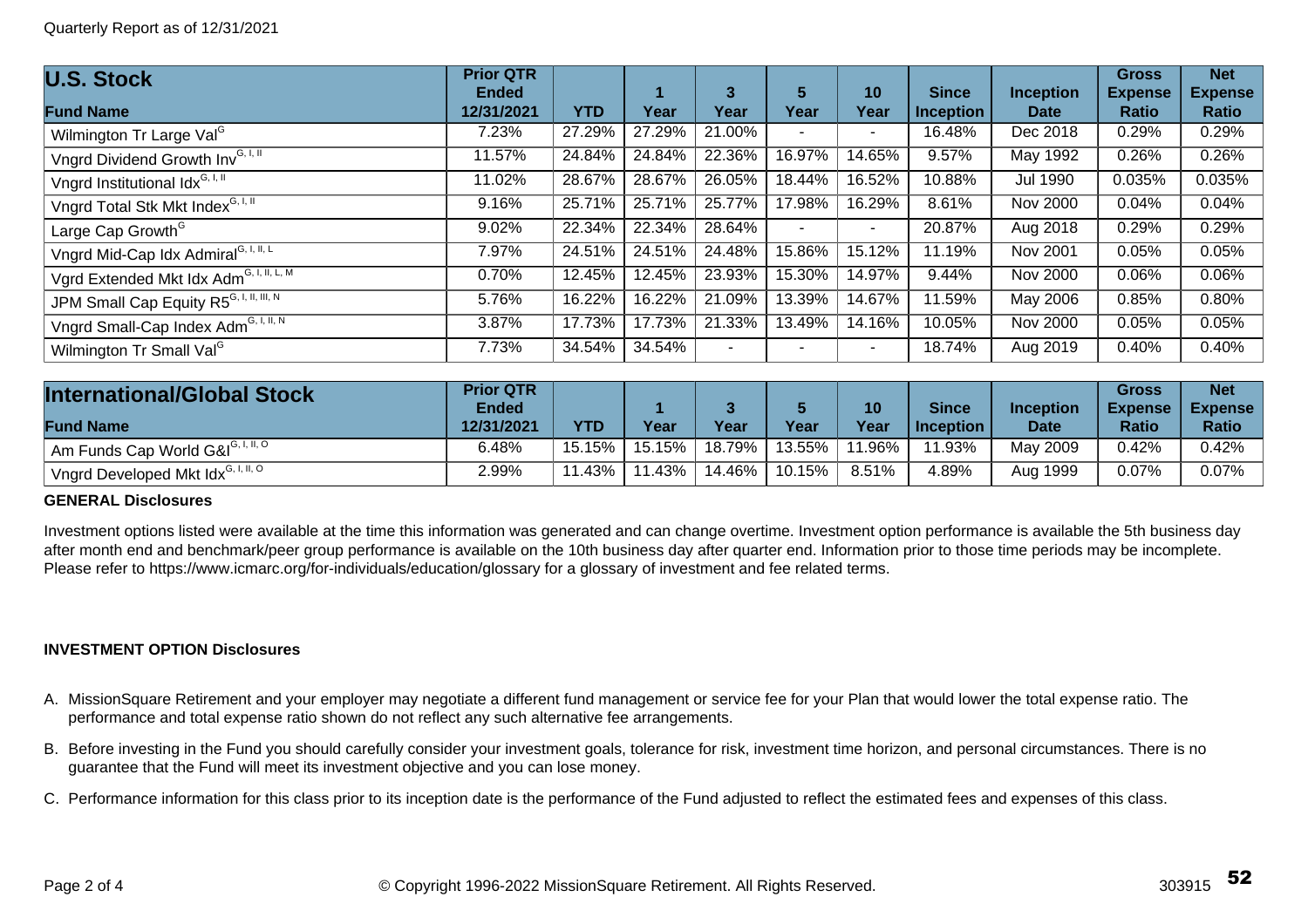- D. The Fund is an investment option of VantageTrust, a group trust established and maintained by VantageTrust Company, LLC, a wholly owned subsidiary of MissionSquare Retirement. VantageTrust provides for the commingling of assets of certain trusts and plans as described in its Declaration of Trust, and is only available for investment by such eligible trusts and plans. The Fund is not a mutual fund. Its units are not deposits of VantageTrust Company and are not insured by the Federal Deposit Insurance Corporation or any other agency. The Fund is a security that has not been registered under the Securities Act of 1933 and is exempt from investment company registration under the Investment Company Act of 1940. For additional information regarding the Fund, including a description of the principal risks, please consult the Funds Disclosure Memorandum, which is available when plan administration clients log in at www.icmarc.org, at www.vantagepointfunds.org for institutions, or upon request by calling 800-669-7400.
- E. When Funds are marketed to institutional clients, the Funds are offered by MissionSquare Investment Services, an SEC registered broker-dealer and FINRA member firm. MissionSquare Investment Services is a wholly-owned subsidiary of MissionSquare Retirement and is an affiliate of VantageTrust Company, LLC and MissionSquare Investments.
- F. Effective September 10, 2021, the Vantagepoint Funds are now known as the MissionSquare Funds.
- G. Certain information including, but not limited to, benchmark performance or other performance and/or fee information, is provided by Morningstar, Inc., © 2021 All rights reserved. This information: (1) is proprietary to Morningstar and/or its content providers; (2) may not be copied or distributed; and (3) is not warranted to be accurate, complete or timely. Neither Morningstar nor its content providers are responsible for any damages or losses arising from any use of information. Morningstar is a registered trademark of Morningstar, Inc.
- H. You could lose money by investing in the Fund. Although the Fund seeks to preserve the value of your investment at \$1.00 per share, it cannot guarantee it will do so. An investment in the Fund is not insured or guaranteed by the Federal Deposit Insurance Corporation or any other government agency. The Fund's sponsor has no legal obligation to provide financial support to the Fund, and you should not expect that the sponsor will provide financial support to the Fund at any time.
- I. Please read the fund's prospectus or disclosure materials carefully for a complete summary of all fees, expenses, investment objectives and strategies, risks, financial highlights, and performance information. Investing involves risk, including possible loss of the amount invested. Investors should carefully consider the information contained in the prospectus or disclosure materials before investing. To request a prospectus or disclosure materials, you may contact us by calling 800-669-7400, or log in at www.icmarc.org.
- J. A fixed income fund is subject to credit risk and interest rate risk. Credit risk is when an issuer of a fixed income security may be unable or unwilling to make payments of principal or interest to the holders of these securities or may declare bankruptcy. Fixed income securities fluctuate in value as interest rates change. When interest rates rise, the market prices of fixed income securities will usually decrease; when interest rates fall, the market prices of fixed income securities usually will increase.
- K. The Fund is not a complete solution for all of your retirement savings needs. An investment in the Fund includes the risk of loss, including near, at or after the target date of the Fund. There is no guarantee that the Fund will provide adequate income at and through an investor's retirement.
- L. Funds that invest primarily in mid-capitalization companies involve greater risk than is customarily associated with investments in larger, more established companies. Equity securities of mid-capitalization companies generally trade in lower volume and are generally subject to greater and less predictable price changes than the securities of larger companies.
- M. Certain funds may be subject to style risk, which is the possibility that the investment style of its investment adviser will trail the returns of the overall market. In the past, different types of securities have experienced cycles of outperformance and underperformance in comparison to the market in general. For example, growth stocks have performed best during the later stages of economic expansion and value stocks have performed best during periods of economic recovery. Both styles may go in and out of favor. When the investing style used by a fund is out of favor, that fund is likely to underperform other funds that use investing styles that are in favor.